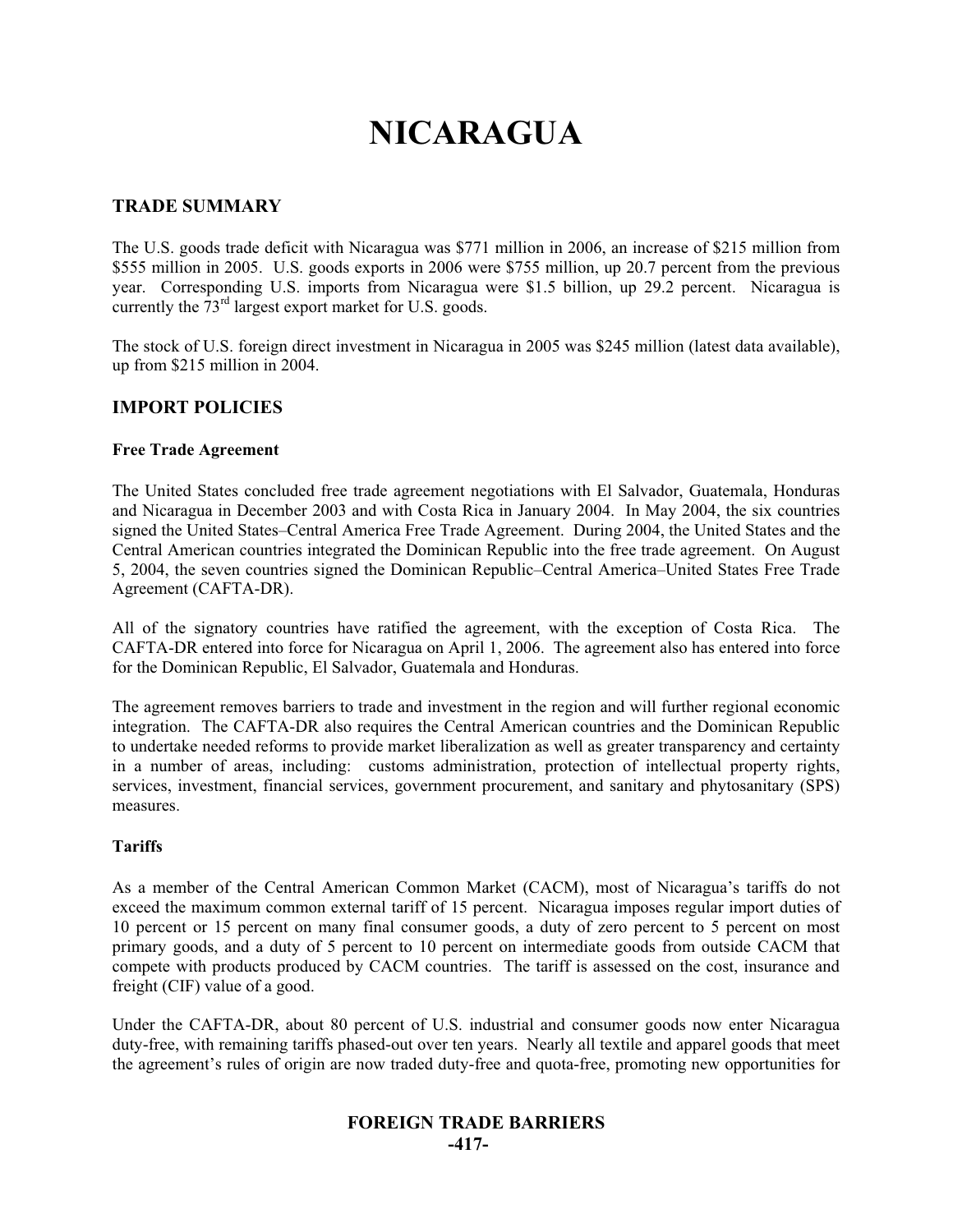U.S. and regional fiber, yarn, fabric and apparel manufacturing companies. The agreement's tariff treatment for textile and apparel goods is retroactive to January 1, 2004.

Under the CAFTA-DR, more than half of U.S. agricultural exports now enter Nicaragua duty-free. Nicaragua will eliminate its remaining tariffs on nearly all agricultural products within 15 years, including its tariffs on rice and yellow corn. Nicaragua will eliminate its tariffs on chicken leg quarters within 18 years and on dairy products within 20 years. For the most sensitive products, tariff-rate quotas (TRQs) will permit some immediate duty-free access for specified quantities during the tariff phase-out period, with the duty-free amount expanding during that period. Nicaragua will liberalize trade in white corn through expansion of a TRQ, rather than by tariff reductions.

#### **Non-Tariff Measures**

A "selective consumption tax" on luxury items is levied on a limited number of items. The tax is generally lower than 15 percent, with a few exceptions. The tax is not applied exclusively to imports; however, domestic goods are taxed according to the manufacturer's price while imports are taxed according CIF value. Alcoholic beverages and tobacco products are taxed according to the price charged to the retailer.

## **STANDARDS, TESTING, LABELING AND CERTIFICATION**

Consumer products must be labeled in Spanish, except for products destined for the Atlantic region of Nicaragua, where English may be required. Importers may translate labels into Spanish. The government of Nicaragua accepts a sticker with a Spanish translation.

When the United States and Central America launched free trade agreement negotiations, they initiated a working group on sanitary/phytosanitary barriers to agricultural trade to facilitate market access. As a result of the work of this group, Nicaragua committed to resolve specific measures affecting U.S. exports to Nicaragua. On February 18, 2005, the President of Nicaragua issued a decree that authorized the agriculture ministry to recognize the equivalency of foreign meat and poultry inspection systems. After auditing the U.S. meat and poultry inspection system, the government of Nicaragua recognized the equivalence of the U.S. food safety and inspection system for meat and poultry, thereby eliminating the need for plant-by-plant inspections.

The U.S. Animal and Plant Health Inspection Service negotiated protocols with Nicaragua for the importation of U.S. rice, wheat, yellow corn, and seed potatoes. All packaged food products must be registered with the Ministry of Development, Industry and Trade. If a product is imported in bulk and packaged in Nicaragua, a phyto/zoosanitary certificate is required from the country of origin and from the Nicaraguan Ministry of Health. A phyto/zoosanitary certificate issued by Nicaragua is not required for products packaged in the United States.

Under the CAFTA-DR, Nicaragua reaffirmed its commitment to abide by the terms of the World Trade Organization's (WTO) Import Licensing Agreement. Import licenses are required to import alcoholic beverages and all brands of alcoholic beverages must be registered annually with the Ministry of Health. U.S. industry has expressed concern about Nicaragua's proposed standards for rum and *agua ardiente*. The five Central American countries, including Nicaragua, are in the process of developing common standards for the importation of several products, including distilled spirits, which should facilitate trade.

Law 291 regulates the importation of products of agricultural biotechnology. The law was approved in 1998 and modified in 2003 to require that products of agricultural biotechnology undergo a risk analysis

#### **FOREIGN TRADE BARRIERS**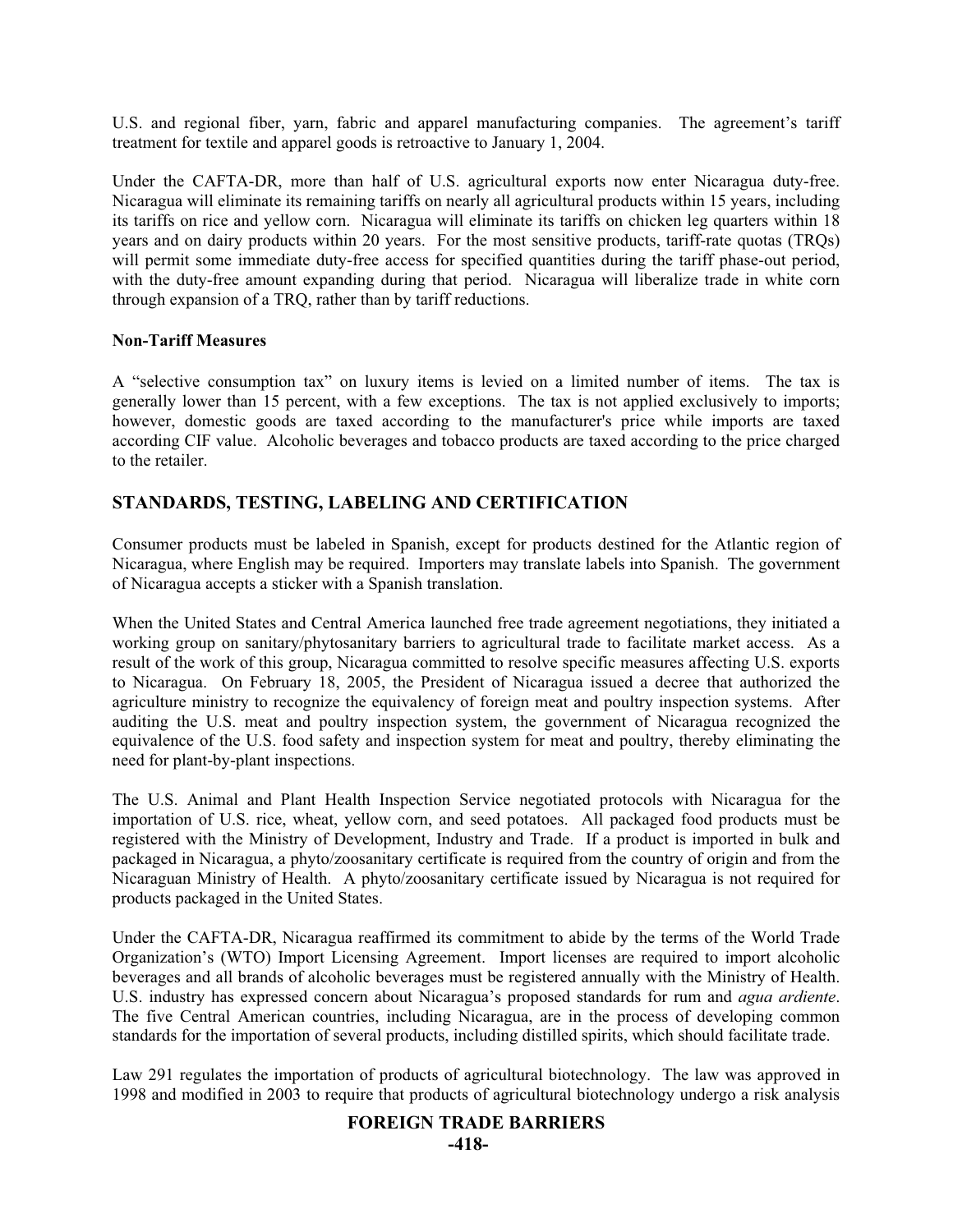prior to importation. The risk analysis must be performed by the Commission on Risk Analysis for Genetically Modified Organisms (CONARGEN), which makes a recommendation concerning importation to the Minister of Agriculture and Forestry, who then issues a final decision. CONARGEN is comprised of officials from the Ministry of Agriculture and Forestry, the Nicaraguan Institute for Agricultural Technology, the Ministry of Environment and Natural Resources, the Ministry of Health, the National Autonomous University of Nicaragua in León, the National Agrarian University and the Central American University in Managua. After reaching consensus with anti-biotechnology organizations in 2005, the government submitted a compromise science-based biotechnology bill to the National Assembly for approval. As of March 2007, passage was still pending.

Nicaragua is in the process of implementing the provisions of the Cartagena Protocol, of which it is a signatory. As part of the process, in 2005 the government of Nicaragua began to require notifications and risk analyses as preconditions for the import of living modified organisms (LMOs). CONARGEN has conducted risk analyses on all genetic events authorized by the United States for yellow corn destined for processing and for animal feed. Nicaragua and the United States signed an agreement on the transboundary movement of LMOs destined for food, feed or processing that entered into force on February 18, 2005. The agreement articulates a practical definition for LMO and non-LMO shipments for purposes of applying the "may contain" documentation requirement consistent with the Cartagena Protocol on Biosafety, which requires that shipments of LMOs intended for direct use as food or feed, or for processing, contain a statement that they "may contain" LMOs. The agreement also recognizes that non-LMO shipments must be defined in a sales contract as having 95 percent or greater non-LMO content.

## **GOVERNMENT PROCUREMENT**

Nicaragua is not a signatory to the WTO Agreement on Government Procurement. Nicaragua's procurement law applies to all branches of government as well as to the autonomous regional governments, municipalities, universities and other institutions that receive government funds or where the state is a shareholder. It sets general standards and procedures regulating public procurement of goods and services, including construction services, and leasing.

The CAFTA-DR requires the use of fair and transparent procurement procedures, including advance notice of purchases and timely and effective bid review procedures, for procurement covered by the agreement. Under the CAFTA-DR, U.S. suppliers will be permitted to bid on procurements of most Nicaraguan government entities, including key ministries and state-owned enterprises, on the same basis as Nicaraguan suppliers. To make its bidding process more transparent and efficient, Nicaragua launched a computer-based procurement system in November 2006. The anti-corruption provisions in the CAFTA-DR require each government to ensure under its domestic law that bribery in matters affecting trade and investment, including government procurement, is treated as a criminal offense, or is subject to comparable penalties.

## **EXPORT SUBSIDIES**

Nicaragua does not provide export financing. However, all exporters receive tax benefit certificates equivalent to 1.5 percent of the free on board port of exit value of the exported goods.

Under the CAFTA-DR, Nicaragua may not adopt new duty waivers or expand existing duty waivers conditioned on the fulfillment of a performance requirement (e.g., the exportation of a given level or percentage of goods). Nicaragua may maintain existing duty waiver measures for such time as it is an Annex VII country for the purposes of the WTO Agreement on Subsidies and Countervailing Measures

#### **FOREIGN TRADE BARRIERS**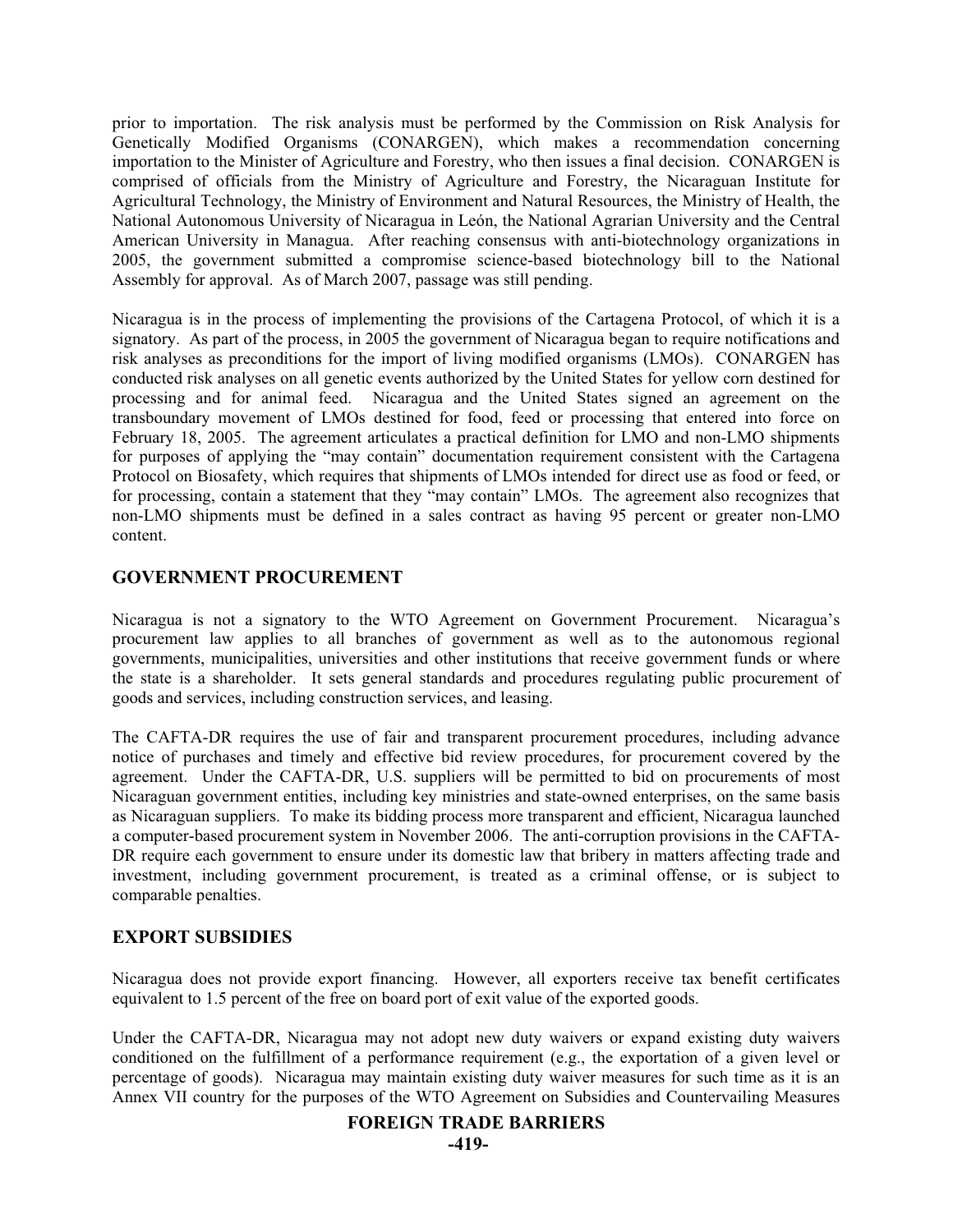(SCM). Thereafter, Nicaragua shall maintain any such measures in accordance with Article 27.4 of the SCM Agreement.

## **INTELLECTUAL PROPERTY RIGHTS (IPR) PROTECTION**

In March 2006, Nicaragua strengthened its legal framework for the protection of intellectual property rights (IPR) with the passage of five new laws in preparation for the entry into force of the CAFTA-DR. CAFTA-DR provides for improved standards for the protection and enforcement of a broad range of intellectual property rights, which are consistent with U.S. standards of protection and enforcement and with emerging international standards. Such improvements include state-of-the-art protections for digital products such as U.S. software, music, text and videos; stronger protection for U.S. patents, trademarks and test data, including an electronic system for the registration and maintenance of trademarks; and further deterrence of piracy and counterfeiting.

Although, historically, Nicaraguan IPR enforcement has been weak, the U.S. Government and industry are working with the Nicaraguan government to provide training to improve enforcement efforts. In an April 2006 raid, police took custody of 13,000 pirated CDs and DVDs, but made no arrests. In October 2006, the government scored a prosecutorial victory when a court convicted a local vendor of selling 400 pirated videos. The vendor was fined \$1,500 and sentenced to two years in prison. Weeks later, however, the conviction was overturned by an appeals court for lack of evidence. In coming months, the government plans to prosecute its first copyright and trademark infringement case under the new IPR law.

#### **SERVICES BARRIERS**

#### **Financial Services**

Nicaragua has ratified its commitments under the 1997 WTO Financial Services Agreement. Its commitments cover most banking services, including the acceptance of deposits, lending, leasing, guarantees and foreign exchange. However, they do not cover the management of assets or securities. Nicaragua allows foreign banks to operate either as 100 percent-owned subsidiaries or as branches. The CAFTA-DR ensures U.S. financial service suppliers have full rights to establish subsidiaries, joint ventures or branches for banks.

The country's banking system is now stable after having undergone severe restructuring several years ago. In 2005, as part of the Poverty Reduction and Growth Facility agreement with the IMF, Nicaragua further strengthened the financial sector through reforms to its banking laws and the regulations governing the Superintendent of Banks and Other Financial Institutions and through the creation of the Guarantee of Deposits in Institutions of the Financial System. In recent years, U.S. and foreign banks have begun to re-enter the market.

The insurance sector is open to private sector participation. Several private insurance companies compete with the government-owned firm, INISER. Under the CAFTA-DR, U.S. insurance suppliers have full rights to establish subsidiaries and joint ventures with a phase-in for branches. Nicaragua allows U.S. based firms to supply insurance on a cross-border basis, including reinsurance, reinsurance brokerage, as well as marine, aviation, and transport insurance, in addition to other insurance services. Furthermore, Nicaragua accords substantial market access in services across their entire services regime, subject to very few exceptions.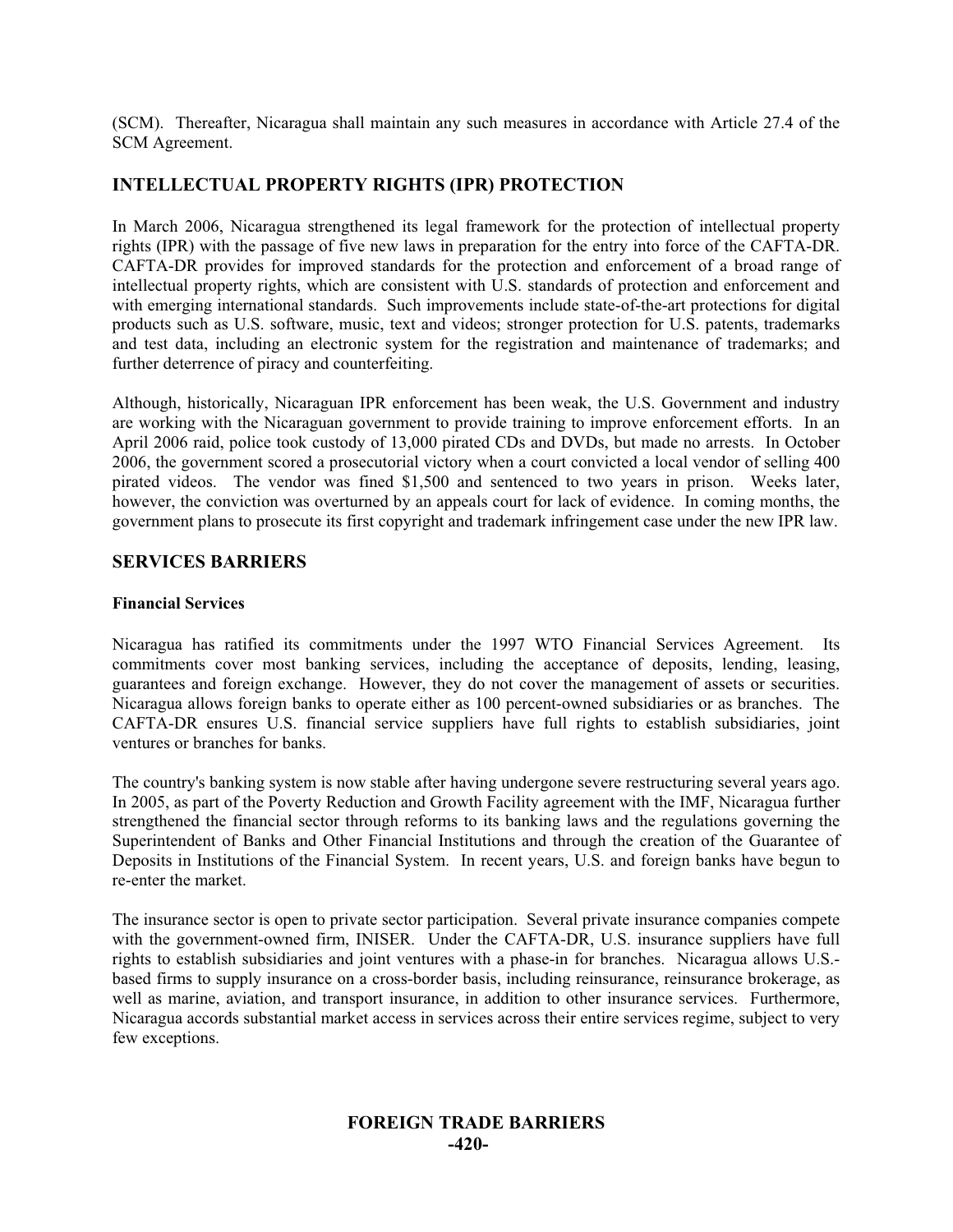#### **Other Services Issues**

The Law on Promotion of National Artistic Expression and on Protection of Nicaraguan Artists (Law No. 215, National Gazette 134, July 17, 1996) requires that foreign production companies contribute 5 percent of total production costs to a local cultural fund. In addition, the law requires that 10 percent of the technical, creative, and/or artistic staff must be hired locally. Under the CAFTA-DR, Nicaragua does not require U.S. film productions to contribute to the cultural fund or hire locally.

Under the CAFTA-DR, Nicaragua opened its telecommunications sector to U.S. investors, service providers, and suppliers. All exports, including telecommunications equipment, receive duty-free treatment.

The telecommunications sector is fully privatized and open to competition. Enitel, the former state telephone company, is now 99.03 percent owned by a Mexican telecommunications company. The mobile industry in Nicaragua is served by only two nationwide operators. Enitel controls switching for all cellular service, and therefore may exercise leverage over companies seeking interconnection. At the end of 2004, Enitel unilaterally imposed a 100 percent increase in termination rates for calls sent to wireless networks and blocked traffic to such networks when carriers refused to pay the increase. TELCOR, the regulatory entity, was not effective in requiring Enitel to justify the increase.

TELCOR has generally encouraged competition in its licensing and regulatory practices. However, duplicate appointments to TELCOR by the executive and legislative branches have resulted in a continuing leadership stalemate for the regulatory authority.

#### **INVESTMENT BARRIERS**

The CAFTA-DR establishes a more secure and predictable legal framework for U.S. investors operating in Nicaragua. Under the CAFTA-DR, all forms of investment are protected, including enterprises, debt, concessions, contract and intellectual property. U.S. investors enjoy, in almost all circumstances, the right to establish, acquire and operate investments in Nicaragua on an equal footing with local investors. Among the rights afforded to U.S. investors are due process protections and the right to receive a fair market value for property in the event of an expropriation. Investor rights are protected under the CAFTA-DR by an effective, impartial procedure for dispute settlement that is fully transparent and open to the public. Submissions to dispute panels and dispute panel hearings will be open to the public and interested parties will have the opportunity to submit their views.

In the 1980s, the Sandinista government confiscated nearly 30,000 real properties. Since 1990, many thousands of individuals have filed claims for the return of real property or compensation. Most claimants seek compensation through low-interest bonds issued by the government. As of November 2006, the Nicaraguan government had settled nearly 4,500 U.S. citizen claims. Fewer than 700 U.S. Embassy-registered U.S. claims were outstanding. Many valuable properties remain in the hands of the Nicaraguan government or private parties. The United States continues to urge the Nicaraguan government to resolve outstanding claims.

In May 2006, the Nicaraguan Chamber of Commerce inaugurated Nicaragua's first center for mediation and arbitration. Nicaraguan businesses may choose from a list of national and international mediators to deal with a dispute.